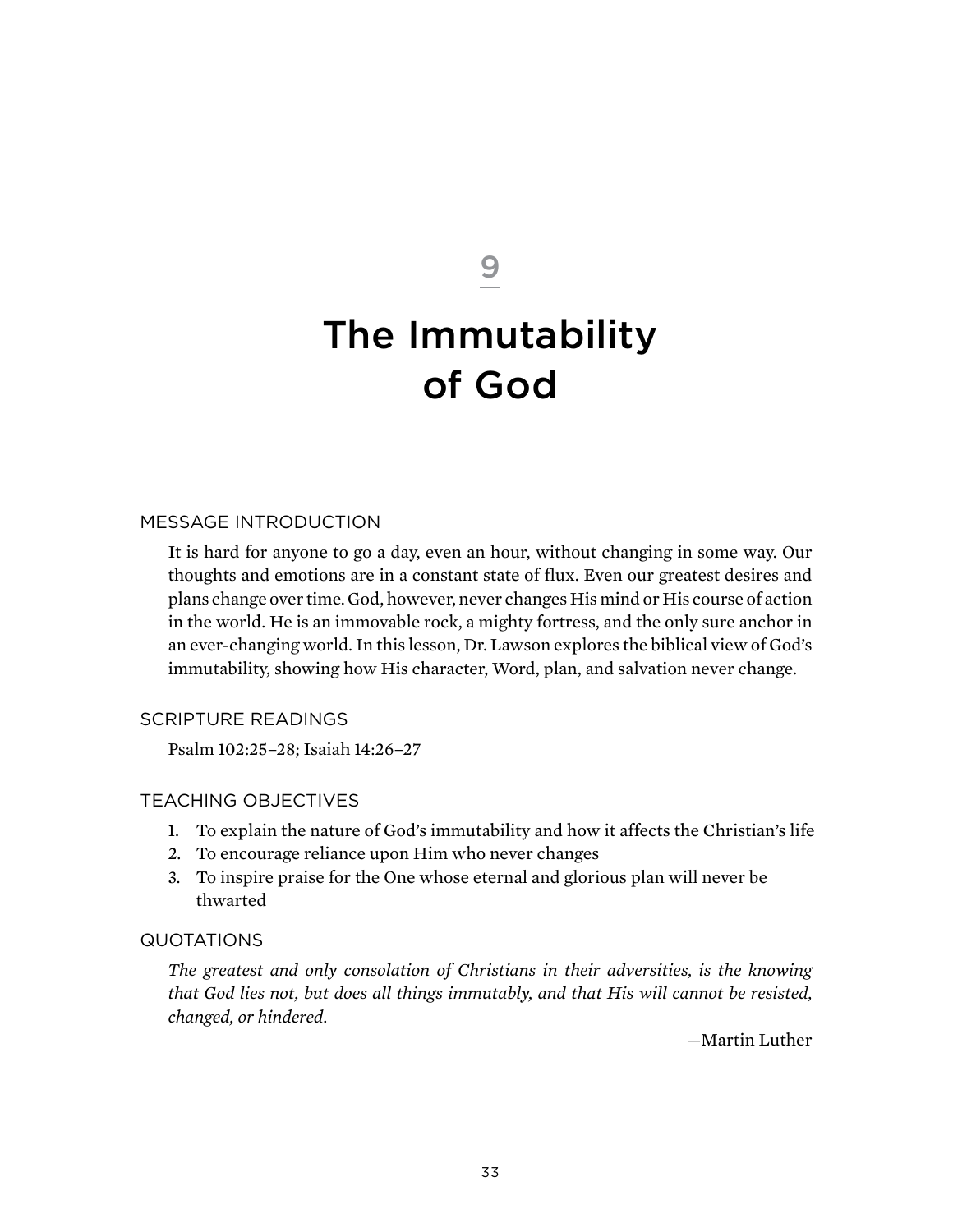*However unstable I may be, however fickle my friends may prove, God changes not. If He varied as we do, if He willed one thing today and another tomorrow, if He were controlled by caprice, who could confide in Him? But, all praise to His glorious name, He is ever the same. His purpose is fixed, His will is stable, His word is sure.*

—A.W. Pink

## Lecture Outline

- I. Unchangeable in Character
	- a. God's personality is eternal and unalterable.
		- i. He never increases or decreases (Ps. 102:26–27).
		- ii. All of God's attributes are constant and steadfast.
	- b. We have Scripture's guarantee that the God whom we serve is the same each day.
		- i. Though our lives unfold in various stages, the same God is with us throughout.
		- ii. When we lift our prayers to Him, we do not have to anticipate divine inconsistency or mood swings.
		- iii. Moreover, when God is present in all places, He is present in the fullness of His being.
- II. Unchangeable in Word
	- A. God's Word can never be altered or abridged.
	- b. God's Word cannot fail to come to pass.
	- c. God neither lies nor takes back what He has said (Num. 23:19).
		- i. Fallen human beings, on the other hand, tend to twist the truth, change their minds, or mislead others intentionally or unintentionally.
		- ii. Even human laws change, but God's Word stands forever (Isa. 40:8).
	- D. Jesus taught that it would be easier for heaven and earth to pass away than for a single stroke of God's law to fail to be accomplished (Luke 16:17).
	- e. In all generations, God's standards are the same, and His plan of salvation is the same.

### III.Unchangeable in Plans

- A. God's eternal decrees can never be altered.
- b. He is never forced to change His plans or adopt a "Plan B."
- c. God's purposes override and encompass human plans (Ps. 33:10–11; Prov. 19:21).
- D. No one can frustrate or annul God's plans (Isa. 14:26–27).
- IV. Unchangeable in Salvation
	- a. Though God's redemptive work advances throughout human history, His plan of salvation has remained unchanged.
	- b. From eternity, God has set apart His elect, and He will not reject or fail to save even one of His children.
	- c. The spiritual rebirth that believers experience is a new birth unto eternal life and is not a merely short-term sample of divine favor.
	- D. God's promises to believers are given unconditionally and with absolute certainty.